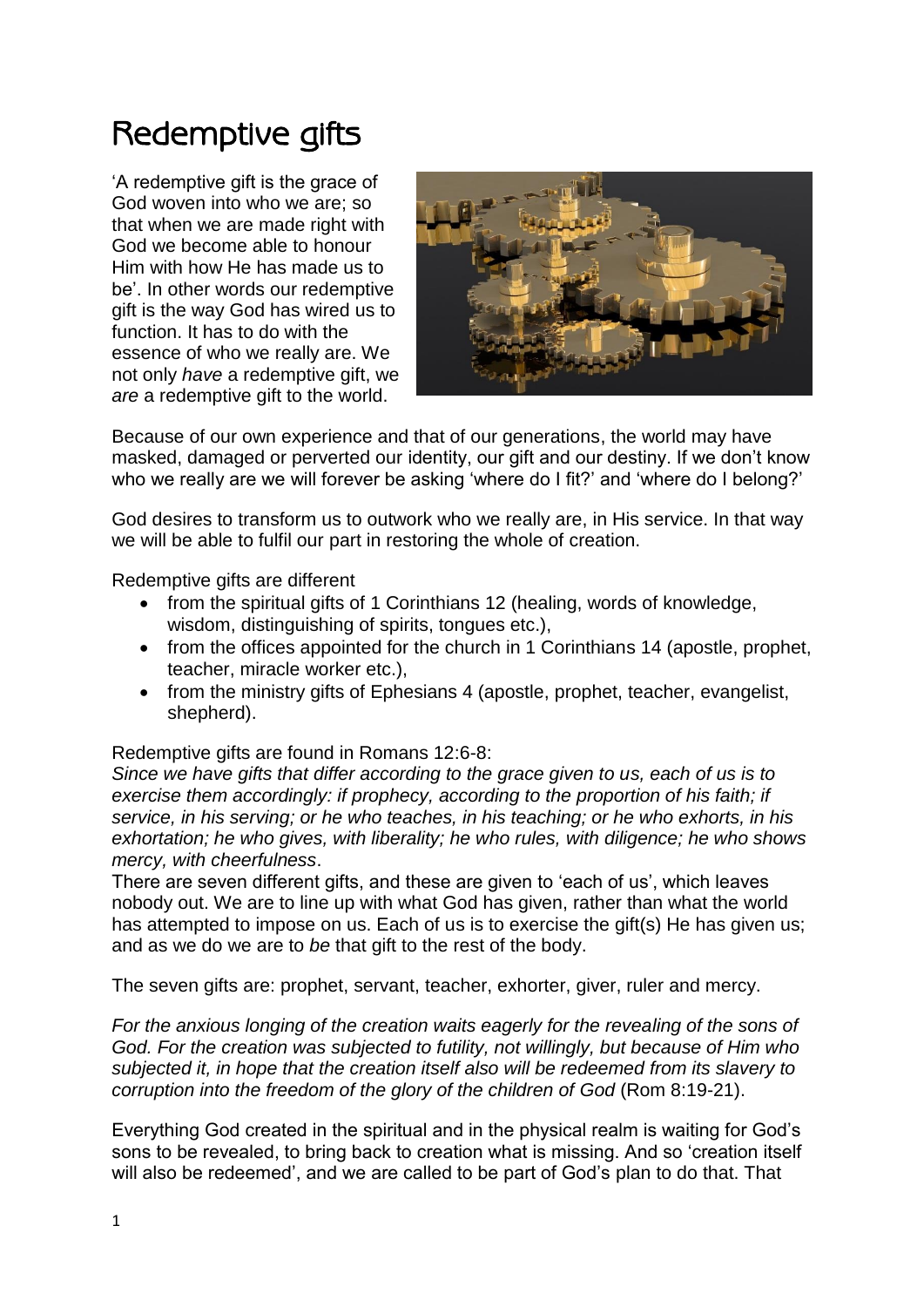plan includes the way He has made us with our redemptive gifts. When we discover who we are then we can discover how we fit in to God's overall purpose. The way we are wired and designed enables each of us to fulfil our destiny and engage in the process of restoring creation.

Each person is and has a primary gift, but will have others as well, and the mix and degree of the various gifts in each of us is a unique combination.

### *"Before I formed you in the womb I knew you, and before you were born I consecrated you; I have appointed you a prophet to the nations"* (Jeremiah 1:5).

Redemptive gifts are received at conception, rather than salvation. We are born with them and they will influence the course of our lives, regardless of whether we become Christians or not. We are designed on (and with) purpose.

So my redemptive gift is how I am intrinsically made to function, ideally with spirit and soul in harmony. But because of perceived separation from God, my soul or heart personality traits developed independently of my spirit. I need to discover the gift, then purify and refine the heart, so that it begins to shine.

There are some common behavioural characteristics which can help us identify our redemptive gifts (primary and secondary). Compassion, for example, may come more easily to servants and mercies than prophets and rulers. However, we must not use our gift as an excuse for not growing in love! We are all called to walk out the fruit of the Spirit, whether it comes naturally or not.

God is your Father and designer, and He desires to call forth your identity as His child. He desires to reveal your redemptive identity. He wants you to know who you are and how you are designed. You are called to be a world-changer.

As you exercise your own gifting you are free of the need to compare yourself (favourably or unfavourably) with anyone else. You can be comfortable in your own skin, not having to try to be like other people.

People with different gifts to us will think and operate in ways we just don't understand. We need to learn not to be frustrated, but to appreciate! This is part of a culture of honour. We will more readily live in harmony if we recognise that God has hard-wired each one of us to respond to Him in a unique fashion. Let's learn to honour the different gifts in one another and receive the blessing and benefits which those gifts confer.

There are both positive and negative potential characteristics that go with each gift. Like me, perhaps you have been wondering why the negatives are there. So I asked God about it. I mean, from our point of view it would be much nicer if everything was just positive, wouldn't it?

But He reminded me that it is through overcoming things that we mature and grow. That process teaches us to develop and maintain our dependence on Him, as we learn to trust Him and engage with Him. He is with us on that journey which brings us into the image of Christ.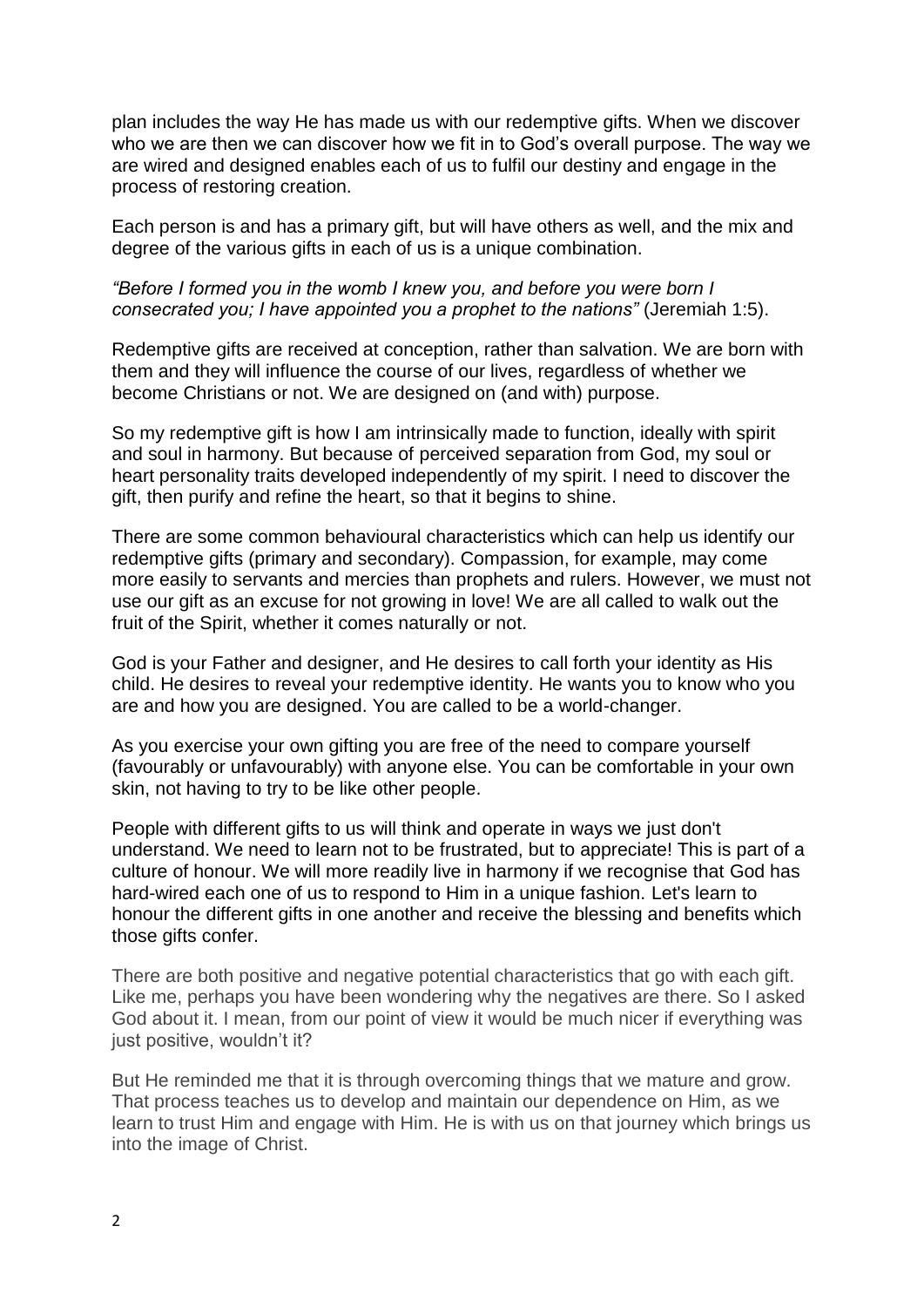We need each other's gifts, so that we learn not to act independently. Other people outworking their gift contribute to helping us outwork our gift, and in a culture of honour we allow one another to speak into our lives, to encourage and to challenge us. That helps us maintain our humility, and stops us being arrogant, or full of ourselves. When we are aware of our weaknesses it becomes very clear that it is not all about who we are, but rather about who God is in us.

Do not focus on the negative but take any issues to God and allow Him to transform you into the image of Jesus. We must learn to let our spirit rule over our soul. For years, before we became Christians, our soul ruled (it was the only thing that *could* rule). Often it still tries to do so, and gets into a mess by trying to use things of the world to meet the needs that God placed in us. We need to grow and mature through a deep intimate relationship with God and go through a process in which our soul gets transformed and changed.

Let us have a look at some of the behavioural characteristics in each of the redemptive gifts. However, just because you have a particular gift that does not necessarily mean you will have *all* of the strengths and weaknesses associated with it. So as you consider these things, I suggest you just ask God 'does this apply to me?'

**The prophet** sees things in terms of black and white, right and wrong: a simplistic worldview in which it is imperative to make sense of everything. As a result, the prophet is able to assess situations quickly and discern whether they are good or bad. Prophets will seize the initiative quickly, and like new things, especially those that threaten the status quo. They are quick to form an opinion, and have no qualms about expressing it without reservation.

But prophets are likely to be moody and to experience emotional highs and lows. They may tend to be impatient or find difficulty with timing in other ways. They are quite hard on themselves, so may struggle to forgive themselves. If an organisation is running well, don't ask a prophet to maintain it – he or she will try to change it, 'improve' it, or quit. Because they don't do 'maintaining' or the 'status quo', they can find it hard to maintain excellence, and need vision to see the next 'new thing'. They can also be poor at maintaining relationships with others.

**Servants** are very practical, adept at seeing needs and meeting them. They are committed to the present moment, to meet present needs. They are disposed towards saving things that they or others might need in the future, but not always in an organised way. They have very few enemies, and are considered 'safe' people. They extend honour readily to others, because they always see the best (or the potential) in them. They rarely get angry, but when they do it usually revolves around questions of loyalty, and then watch out! They have a purity of motive like no other gift, never counting up what is owed to them or holding a grudge. The servant is a team player, relatively free from the desire to build his own kingdom.

But in thinking the best of others, servants may make excuses for them (especially their own children) and conversely struggle with their own self-worth, apologising for themselves while serving others. They struggle to see their innate value and don't readily believe God's truth about themselves or their calling. They may be unable to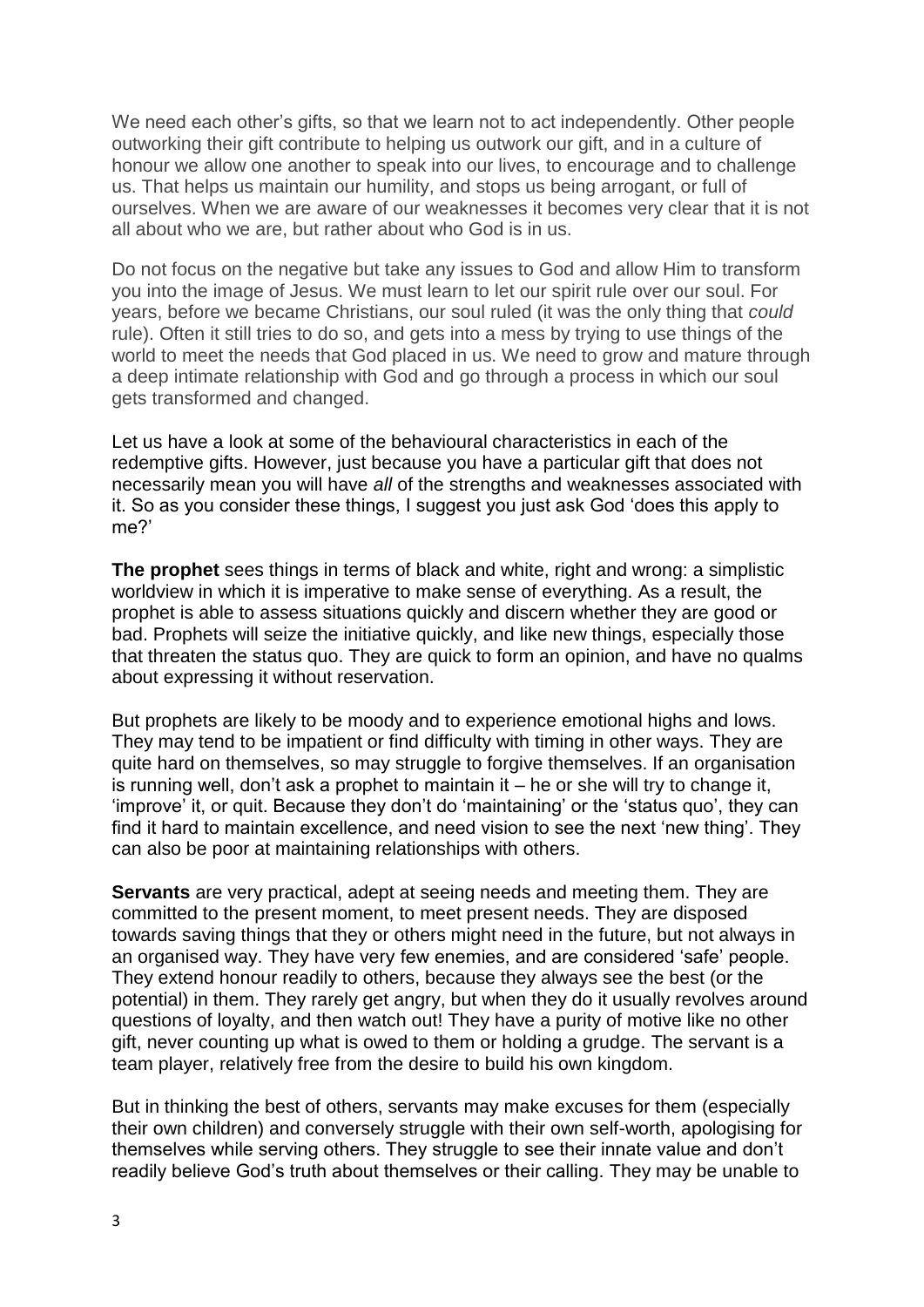affirm themselves or accept affirmation from other people, especially around excellence in work.

Their desire to help may draw them into enabling others' neediness by doing things for them instead of teaching them and empowering them to act for themselves. They will often become anxious by taking on other people's problems and worries, and be disproportionally affected by disappointment. Because they have a strong desire to please, they can find it hard to say 'no'

**The teacher** typically has a need to validate truth. Teachers usually do not normally receive or reject new ideas – or people – right away. They tend not to overreact or jump the gun but make new decisions slowly and carefully. They like to save things.

Teachers are highly relational, with a great sense of humour, and may have a reputation as emotionally safe individuals because they can listen to someone's brokenness and sin without rejecting them. Very patient and slow-tempered, they will usually be the last to speak in a group.

They are unwilling to begin a process until they can see how it's going to turn out, and can be indecisive, impractical and theoretical. They are self or ministry focused and often unwilling to confront or challenge others. They find it hard to return phone calls and are typically late, not good with handling money and poor at returning borrowed items. They usually resist using human illustrations.

**The exhorter** is highly relational; he has the ability to understand and relate well to others, often forming an instant rapport with strangers. He is able to avoid alienation and maintain relationship even though solidly disagreeing (and even arguing loudly) with the other party. Family is very important, and the exhorter will always seek to nurture and facilitate family members.

A high energy person, natural leader, dramatic (often melodramatic), an obsessivecompulsive verbal expressive master communicator who governs (and is governed) by persuasion rather than principle. May have a tendency to seek the approval of others, and their flexibility allows them to abandon a plan easily.

The exhorter is finely attuned to feelings, which may lead them into prioritising people over God. In fact, exhorters can struggle to spend time with God, partly because of their time management issues. They do not always prioritise their best abilities and may spend (waste) their time doing things which would be better left to others.

They can seek to rule by relationship, leading them to be manipulative and controlling (though with the best possible intentions). Non-confrontational by nature, they will wait for an opportunity to get the best out of any situation rather than knocking down hurdles and making things happen. Exhorters often have an immense heart for evangelism but stop short of actually sharing the gospel overtly.

**The giver** is designed not to be needy, so is very independent, not looking to others for help. Insightful and intuitive, the giver can look at a problem and see a solution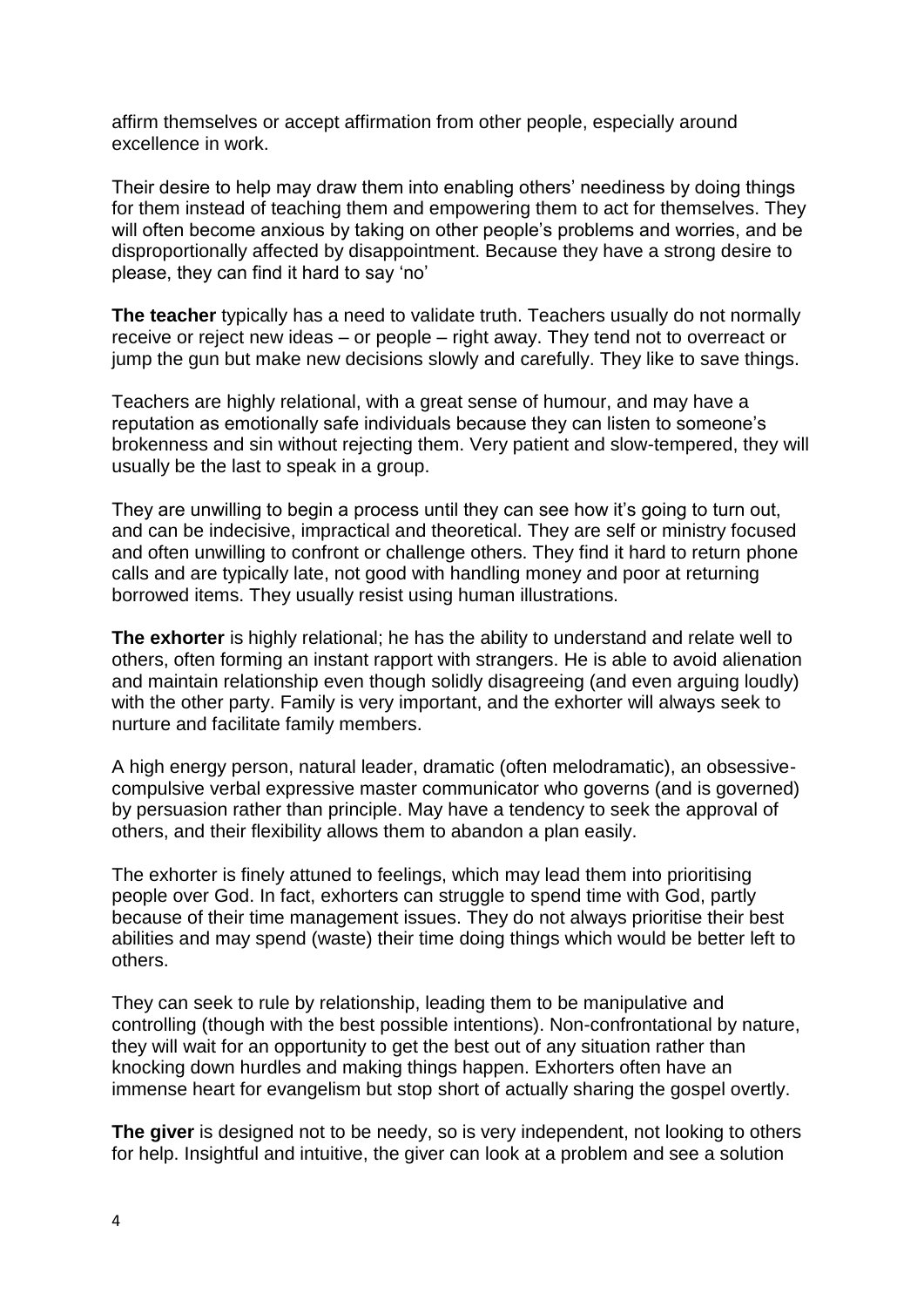without anyone else's input. A good listener, for the other person's sake not their own.

The giver is not a big risk-taker, cannot be hustled and accepts the need to accrue money before giving. Givers tend to be cautious and concerned about safety and can look at themselves objectively, without shame.

But their independence can include independence from God. Faith, being a risk issue, is hard for a giver who needs a sure thing and whose security is likely in money or family. Caution can lead to overprotective behaviour and to giving mental assent rather than heart agreement.

**The ruler** is skilled at time management, thrives under pressure, and expects the same of others! Rulers readily own their problems, but will be their own solution and do not have a welfare mentality. They are not interested in apportioning blame, only in how to fix a problem and move on. Empire builders, they are designed to look at things and want to make them bigger, so are really not into details. But they are implementers, who will take a vision, break it down into pieces, and make it happen. If necessary, rulers are able to stand alone on an issue of principle or integrity.

It is difficult for a ruler to partner with others unless loyalty is built. They are big on loyalty, which they see as far more important than competence in their colleagues and co-workers, and will draw the best out of imperfect people. They are expert in dealing with people in projects, but will not choose to place themselves on a team unless they know they are really wanted and have the loyalty of others.

Rulers have an innate ability to measure character. They tend to be task oriented and neglect to nurture team members. Empire building can quickly turn into selfaggrandisement. They may overlook the faults of others, lack moral authority and exhibit casual ethics: 'the end justifies the means'. They can be overly independent and unwilling to volunteer.

**The mercy gift** finds common ground with just about everyone, so has few enemies (or none at all). Conversely, the mercy may have only 1 or 2 close intimate friends but many acquaintances with whom they are on friendly terms. They are easily confided in, non-judgmental, the mercy provides a safe place for wounded people and is able to pick out those who are troubled and to see through facades.

Mercies connect readily with the heart of God, very intuitive when it comes to following God's leading, but may have difficulty explaining why they feel God is directing in a certain way. Their fierce anger usually only surfaces around issues of loyalty, and they have been known to take up offence on behalf of others.

They find it easy to blame themselves but difficult to express their own feelings. Stubborn in the nicest sort of way, they can be slow in making life transitions because it takes a while to disengage emotionally and move on. The mercy hates confrontation, avoids issues, is indecisive on matters of right and wrong and unwilling to step on other people's toes, so may allow injustice to continue and tolerate abuse and exploitation.